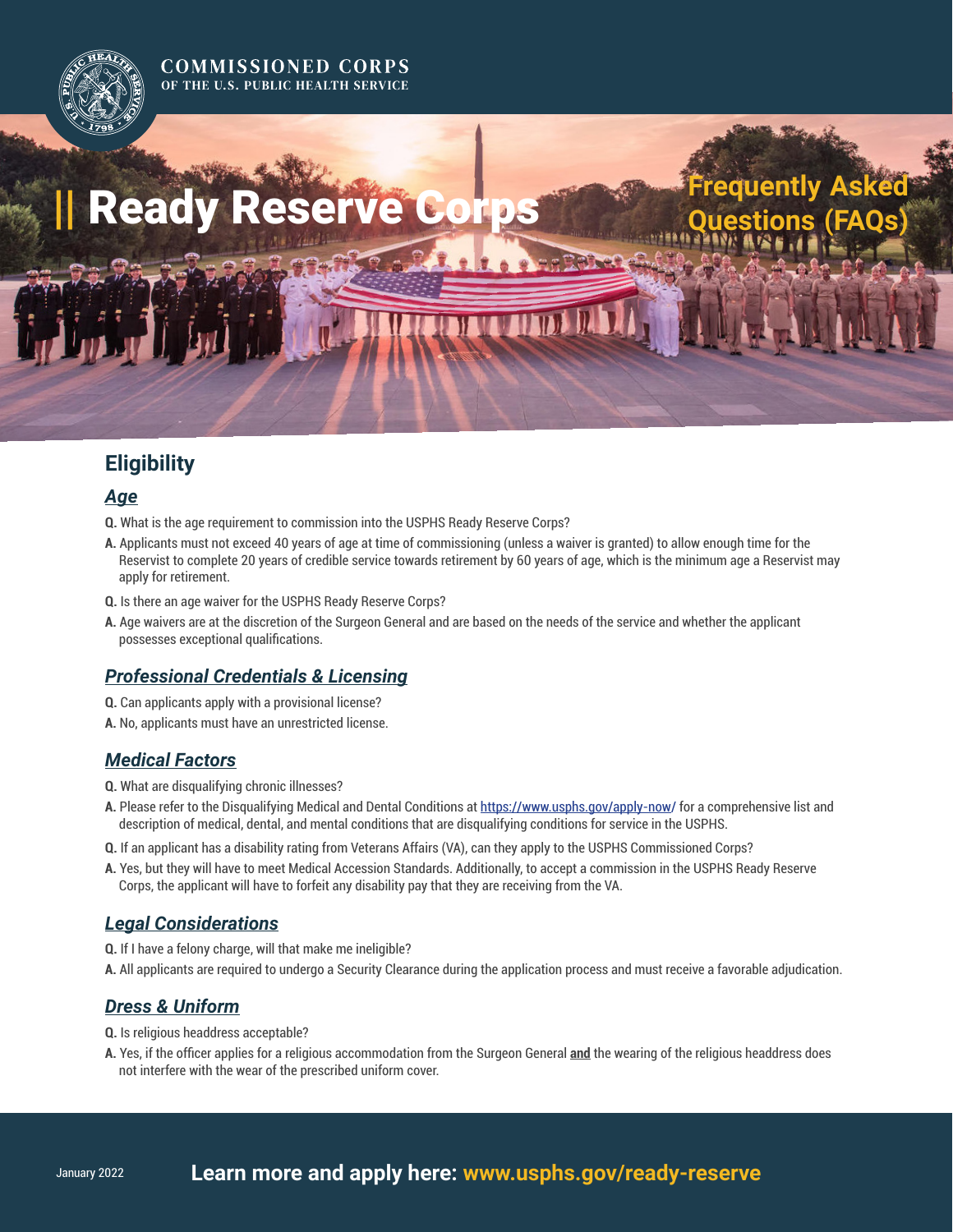

## **Service Obligations**

- **Q.** What is the service obligation for members of the USPHS Ready Reserve Corps?
- **A.** Upon an individual's initial appointment to the Selected Reserve component of the Ready Reserve Corps (SELRES), officers must agree to remain in the SELRES for a minimum of six years.
- **Q.** If an applicant completes two years of service and decides the USPHS Ready Reserve Corps is not a good fit for them, can they separate?
- **A.** Reserve officers must complete the full six-year service obligation committed to at the time of appointment.
- **Q.** What are the main components of the USPHS Ready Reserve Corps?
- **A.** There are three main components: Selected Ready Reserve (SELRES), Individual Ready Reserve (IRR), and Retired Reserve.

The SELRES consists of officers who are required to train for a minimum of at least 15 days active duty per year and 4 drill periods per month or equivalent. Such officers also must be prepared for active duty mobilization within 24 hours to respond to an urgent or emergency public health care need, which may be voluntary or involuntary calls to active duty.

The IRR consists of officers who have had military and/or USPHS Commissioned Corps training. Such officers are not required to participate in training or other USPHS Commissioned Corps activities. However, they are subject to involuntary recall to active duty under certain circumstances. There are two subsets of the IRR: Active and Standby.

a. Active IRR. Members of the IRR who have been assigned to an Individual Augmentation Duty (IAD) position.

b. Standby IRR. Members of the IRR who are an additional mobilization resource for the USPHS Commissioned Corps if there are not enough qualified members of the SELRES and Active IRR available to meet the USPHS Commissioned Corps' requirements.

Retired Reserve. Members who accumulate 20 or more years of qualifying service are eligible for reserve retirement, also known as non-regular retirement, when they reach age 60.

## **Training**

**Q.** What are the annual training requirements of the USPHS Ready Reserve Corps?

- **A.** Members of the SELRES are required to perform 48 paid Inactive Duty Training (IDT) drills (typically 12 weekends) and 15 paid Active Duty Training (ADT) days per year. Drill schedules are published for the entire year.
- **Q.** Is there initial training for Ready Reserve Corps officers?
- **A.** Yes, Officer Basic Course (OBC) is a two-week training held monthly in Potomac, MD for new officers. However, due to COVID-19, OBC courses are currently being held virtually. OBC is two weeks and officers remain onsite for the entire training.

## **Deployment**

- **Q.** When called to a natural disaster/emergency, will my civilian job be secured?
- **A.** Yes, the Uniformed Service Employment Re-Employment Rights Act –38 U.S.C. §§4301- 4335 was passed by Congress and signed into law on Oct. 13, 1994, to protect civilian employment of active and reserve military personnel in the United States called to active duty. The law applies to all United States Uniformed Services and their respective reserve components.